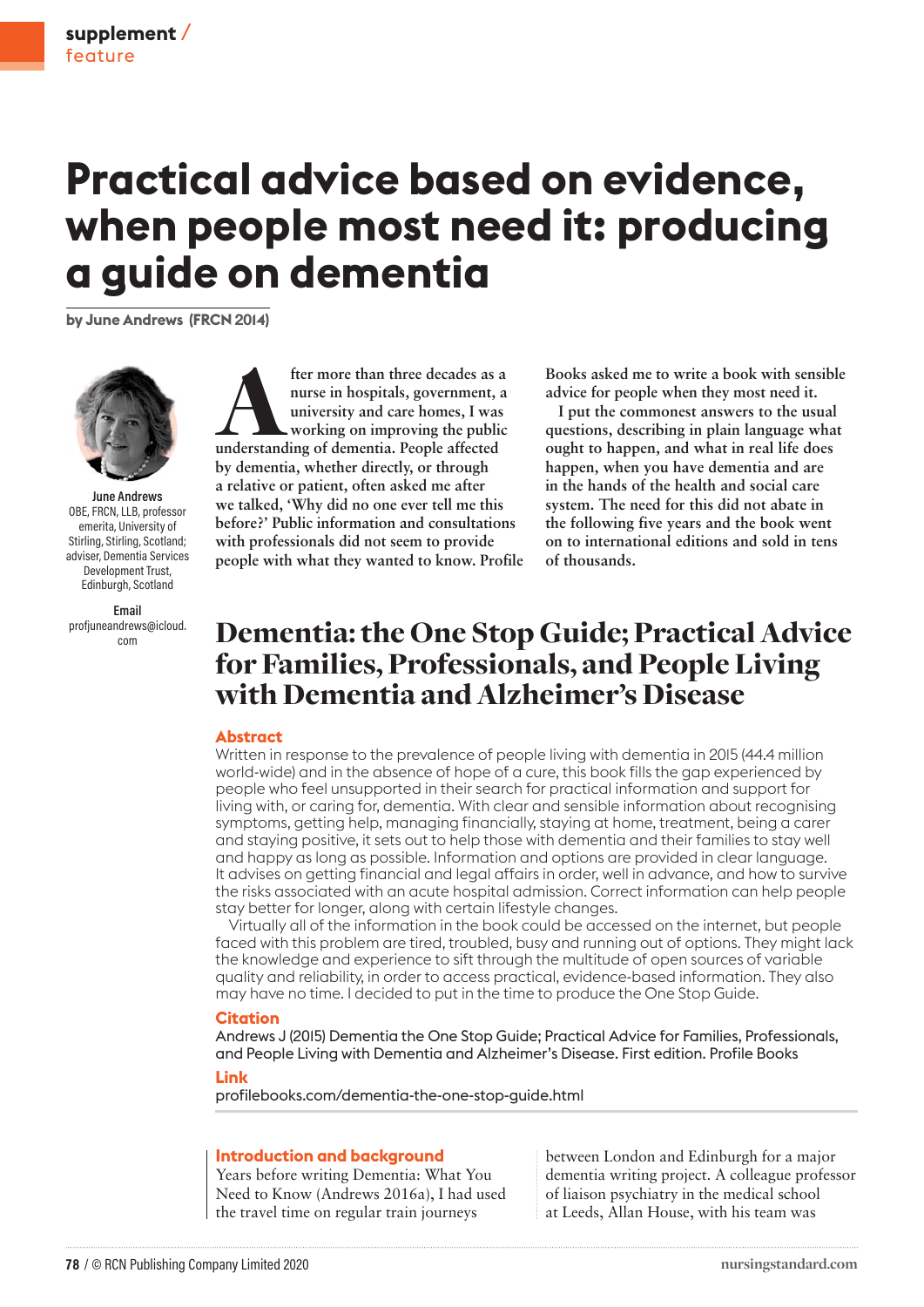facing the challenge of disseminating findings of research on what matters to people with dementia and their carers (Hulme et al 2009). Memory problems didn't even feature in the top six issues. They needed help with aggression, anxiety, sleeplessness, wandering, repetitive vocalisation … a wide range of issues which are amenable to non-pharmacological care solutions. I translated the huge volume of their findings into a little yellow covered plain English pamphlet called 10 Helpful Hints for Carers of People with Dementia (Andrews and House 2009).

It had sold over 60,000 copies. Andrew Franklin, director of Profile, an independent publisher in London, approached me and commissioned a larger book, which would be a one-stop guide to the issues. The essential elements were that it would be down to earth, based on what people with dementia or carers say, and evidence-based. It would bring together science and the real experience of people with dementia and those around them.

My clinical experience is as a mental health and general nurse caring mainly for older people. I have worked in the independent sector and charities, helped to shut down a psychiatric hospital as part of the large-scale closures of psychiatric hospitals in the later stages of the deinstitutionalisation of UK mental health services, and been the adviser to the Royal College of Nursing (RCN) on ethics and HIV. I was an NHS director of nursing at hospital and board level and had worked in the senior civil service and, in addition, was working at the Dementia Centre at the University of Stirling.

More recently I'd been advising charities and businesses on care of older people and people with dementia. Through all of this I spent a lot of time with people who were struggling with every aspect of 'acquired cognitive impairment', whether age related or not. At all levels in government, policy settings, acute care, care homes, care at home services, financial support, carer's needs; every part of the system was struggling to find a way forward. At that time, rates of dementia diagnosis were standing at about 20% in many parts of the UK, meaning that eight out of ten people with dementia could die without ever seeing a nurse or doctor who specialised in their condition. From personal experience working on improvement of dementia diagnosis across the UK, some doctors consciously withheld the diagnosis in the misguided belief that there is no benefit

in imparting it. Bradford et al (2009) suggest something similar has happened in the US.

Hospitals in the UK were then unsafe places for patients with dementia (Andrews 2015) and delirium was largely unrecognised and untreated, sometimes because it was mistaken for a sign of dementia itself, and therefore regarded as an inevitable stage of later life, not amenable to any positive intervention. National dementia strategies in each part of the UK existed, but implementation was slow, and the planned future improvements were of little value to those affected. I would regularly hear from people who were told at a clinic that they had dementia and that they should come back in a year's time. There was an emphasis on awareness raising with campaigns such as 'dementia friends', a programme launched by the Alzheimer's Society in the UK in 2014 for people to wear 'Dementia Friend' badges after viewing a short lecture in person or online. The programme was misconstrued as education for health and social care staff in some places though it was at best awareness raising for lay members of the public or service providers who were not directly providing care, such as shop assistants. The practical help and advice for those living with dementia seemed to be in inverse proportion to the publicity effort.

#### **Influence and impact**

The publisher printed 7,000 copies of the Guide in advance, but then had to reprint before publication day because of significant advance orders. For the first two weeks after publication it was in the top ten Amazon overall best sellers' list. I was interviewed on BBC radio and television and on daytime TV on commercial channels. As of now, over 40,000 copies of the UK edition have sold. It has been translated into Polish (Andrews and Kotowska 2017) at the request of a Polish publisher and further editions have been produced for the North American market (Andrews 2016b) and other international markets in English speaking countries, such as Australia, New Zealand, Hong Kong and Singapore. I have been teaching and lecturing in each of these settings, giving opinion based on the fundamental ideas in the book.

Not everyone was happy, however. Chapter 12 was about the dangers of a hospital admission for someone with dementia, showing how hospitals were, and may still be, places where older people with cognitive impairment as part of their diagnoses may soon become systematically deconditioned,

### o **Open access**

This is an open access article distributed under the terms of the Creative Commons Attribution-Non Commercial 4.0 International (CC BY-NC 4.0) licence (see https:// creativecommons.org/ licenses/by-nc/4.0/), which permits others to copy and redistribute in any medium or format, remix, transform and build on this work noncommercially, provided appropriate credit is given and any changes made indicated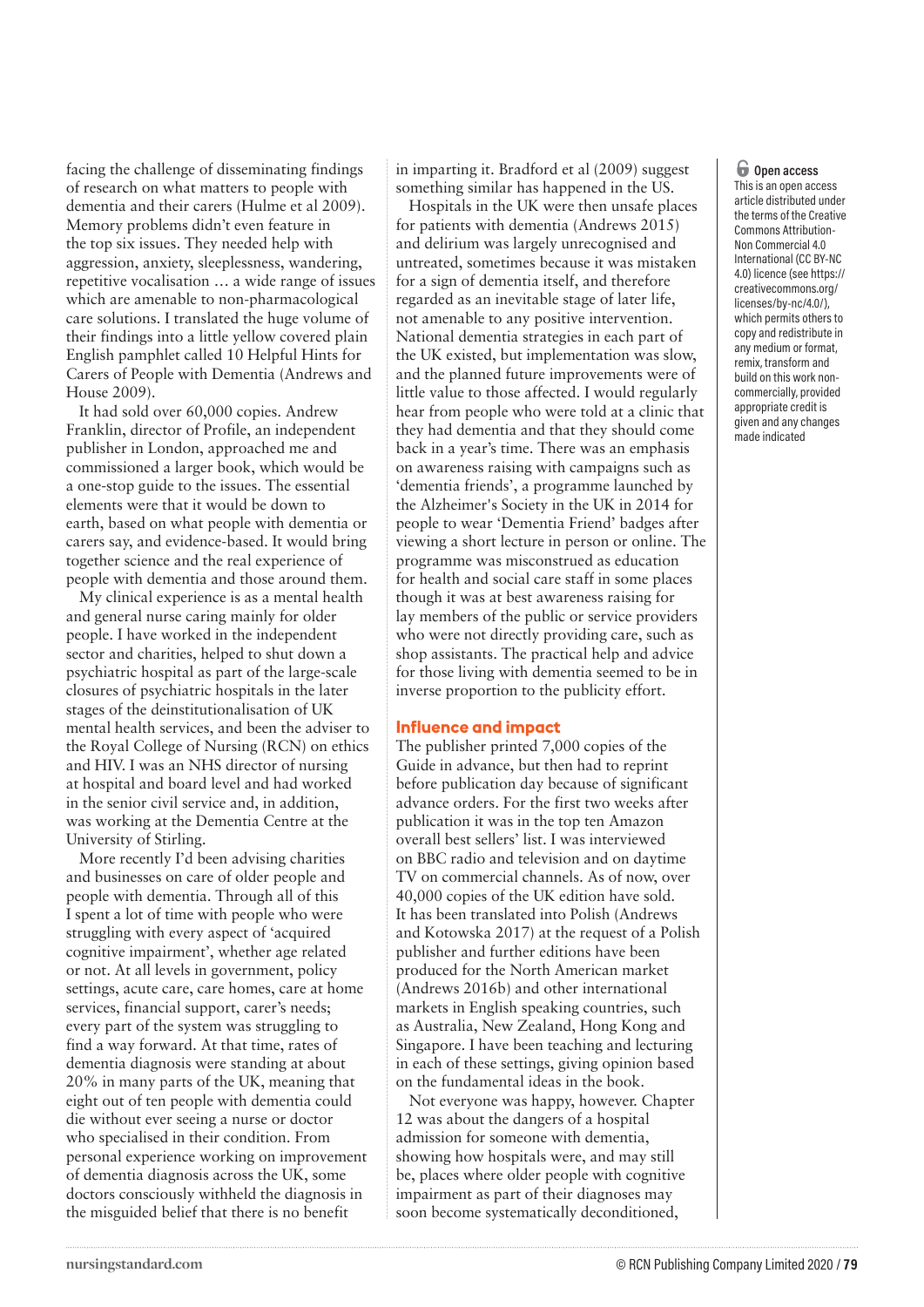whereby they lose fitness or muscle tone, especially through lack of exercise. Decline is accelerated by: disturbed sleep and poor diet; minimal exercise; overuse of anti-psychotics (Simmons et al 2018); and failure to prevent, diagnose, treat, record and follow up delirium, all of which can be compounded if the people concerned are kept in long after the clinical need has ended. Indeed, delayed discharge is often due to administrative processes and budget constraints.

I took a detailed and forensic view about what you need to do as an individual to keep someone you care about safe when they are in the hospital system. This would often be based on three levels of evidence: published research on what makes a practical difference in dementia, which at the time was rare; extrapolation from research on the needs of any person with sensory and physical impairment, because a person with dementia is less able to compensate for their own needs and usually has multiple problems; and extensive personal experience, including gathering international examples of best practice and consensus about what works.

Falls and infection risks were not the only hospital-acquired problems. This caught the imagination of the press (Puttock 2015), which has the privilege of exaggeration and I suffered criticism at many hands, including the chief executive of the NHS at the time who telephoned me to say that I was undermining public confidence in the NHS, and asking me to retract. I offered to withdraw any part of the book that he could tell me was not based on evidence and consequently heard no more. Some nurses and other clinical staff working in the dementia field ('dementia champions') also felt insulted, as if the book implied that they were not doing their job. I only had to point them back to the 80% of patients who never saw or heard of a 'dementia nurse consultant' or other clinician with 'dementia' in their job description. The book was intended for those patients and their families who were on their own with this devastating diagnosis. The main audience, however, the people who needed this book, described it as easy to read, useful and 'cutting through the current narrative'.

It was put to me by a nurse teacher that the absence of references and footnotes made it unsuitable for nursing students, but I did not agree. Student nurses need plain language as much as anyone if we are to encourage them make change happen. They also need evidencebased advice couched in plain language to show them examples of how to help patients and families in language that everyone understands. I was, and still am, happy to respond personally to anyone who doubts the evidence base of the book's messages. For example, one family court judge thought that the section on legal issues was superficial, so I asked him to rewrite it and that section is now available, open access, on my website under his name (Ashton 2020). I was and remain happy to support anyone who wants to improve one of the chapters.

#### **Current and future relevance**

Five years after publication, an updated second UK edition is due for publication in January 2021 by Souvenir Press. Very little content needed to be changed. Some things have certainly improved, but people are still very much on their own with dementia to a larger extent than they would be with other life-limiting conditions. Improvements include better access to diagnostic and post diagnostic support.

Awareness of the risk of delirium for people with dementia and its prodromal role in dementia appears to be increasing in hospitals. Nursing staff in acute hospitals have a much better understanding of the needs of agitated people with cognitive impairment. I saw this with my own eyes when volunteering in an acute ward during the COVID-19 pandemic in early 2020. The public attitude to dementia may have improved in that it is now an open topic of conversation more than it was before. Another improvement is (in the absence of any prospect of a cure) a real slowing of the incidence of dementia, as public health measures, management of metabolic conditions and lifestyle changes are delaying acquired cognitive impairment in increasing numbers of the population (Alzheimer's Research UK 2019).

Being on your own with dementia is still largely about the funding of home care and residential or nursing care when needed. Successive governments have failed to propose a fiscal solution to this looming problem. Up to 90% of people in care homes and a significant number of those in delayed discharge hospital beds have dementia as part of their diagnosis. The second edition of the guide was timed to come out along with a new book, Care Homes: The One Stop Guide (Andrews In press).

At the time of writing, while the world is rocking from the COVID-19 pandemic,